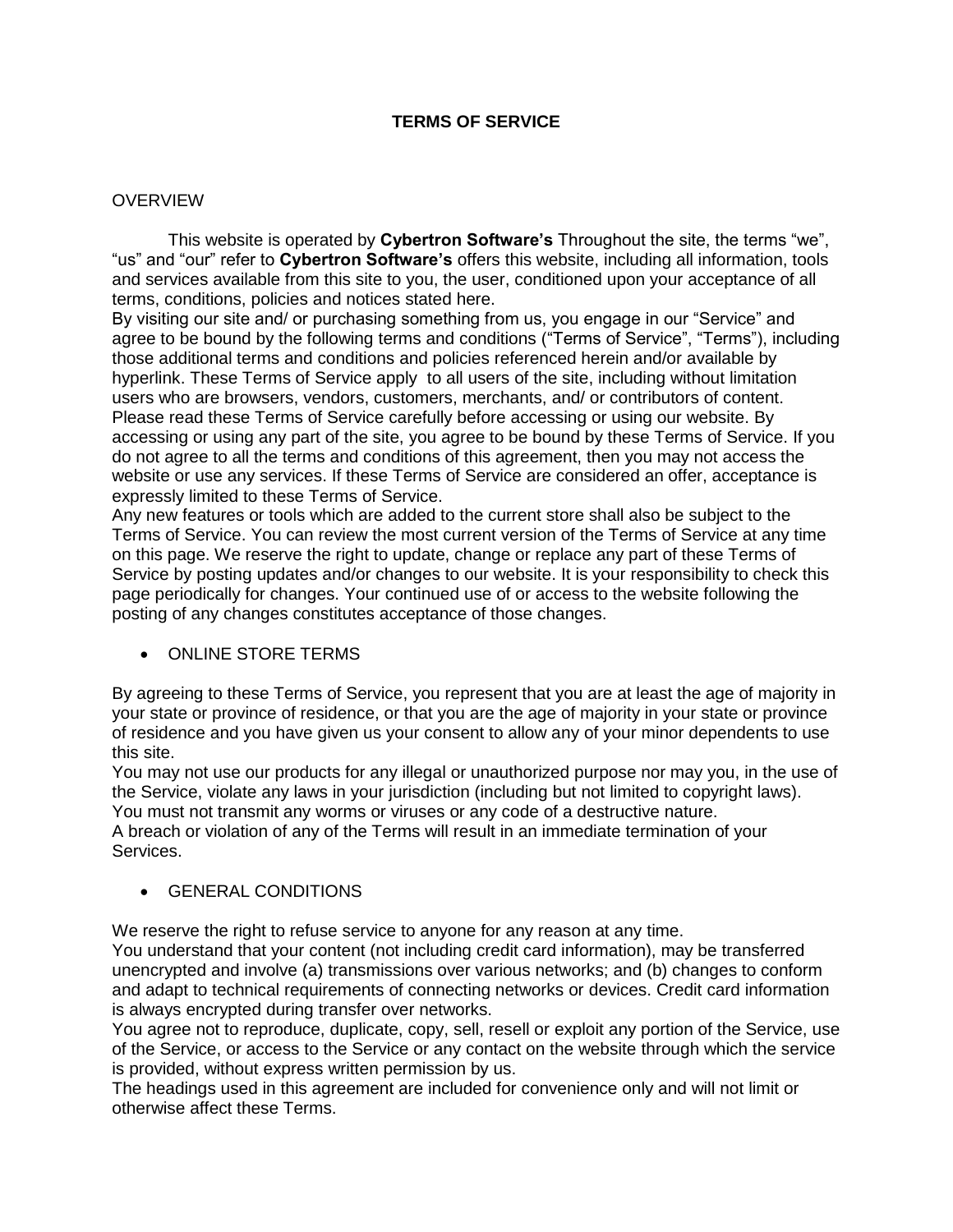# **• ACCURACY, COMPLETENESS AND TIMELINESS OF INFORMATION**

We are not responsible if information made available on this site is not accurate, complete or current. The material on this site is provided for general information only and should not be relied upon or used as the sole basis for making decisions without consulting primary, more accurate, more complete or more timely sources of information. Any reliance on the material on this site is at your own risk.

This site may contain certain historical information. Historical information, necessarily, is not current and is provided for your reference only. We reserve the right to modify the contents of this site at any time, but we have no obligation to update any information on our site. You agree that it is your responsibility to monitor changes to our site.

## MODIFICATIONS TO THE SERVICE AND PRICES

Prices for our products are subject to change without notice.

We reserve the right at any time to modify or discontinue the Service (or any part or content thereof) without notice at any time.

We shall not be liable to you or to any third-party for any modification, price change, suspension or discontinuance of the Service.

### • PRODUCTS OR SERVICES

Certain products or services may be available exclusively online through the website. These products or services may have limited quantities and are subject to return or exchange only according to our Return Policy.

We have made every effort to display as accurately as possible the colors and images of our products that appear at the store. We cannot guarantee that your computer monitor's display of any color will be accurate.

We reserve the right, but are not obligated, to limit the sales of our products or Services to any person, geographic region or jurisdiction. We may exercise this right on a case-by-case basis. We reserve the right to limit the quantities of any products or services that we offer. All descriptions of products or product pricing are subject to change at anytime without notice, at the sole discretion of us. We reserve the right to discontinue any product at any time. Any offer for any product or service made on this site is void where prohibited.

We do not warrant that the quality of any products, services, information, or other material purchased or obtained by you will meet your expectations, or that any errors in the Service will be corrected.

ACCURACY OF BILLING AND ACCOUNT INFORMATION

We reserve the right to refuse any order you place with us. We may, in our sole discretion, limit or cancel quantities purchased per person, per household or per order. These restrictions may include orders placed by or under the same customer account, the same credit card, and/or orders that use the same billing and/or shipping address. In the event that we make a change to or cancel an order, we may attempt to notify you by contacting the e-mail and/or billing address/phone number provided at the time the order was made. We reserve the right to limit or prohibit orders that, in our sole judgment, appear to be placed by dealers, resellers or distributors.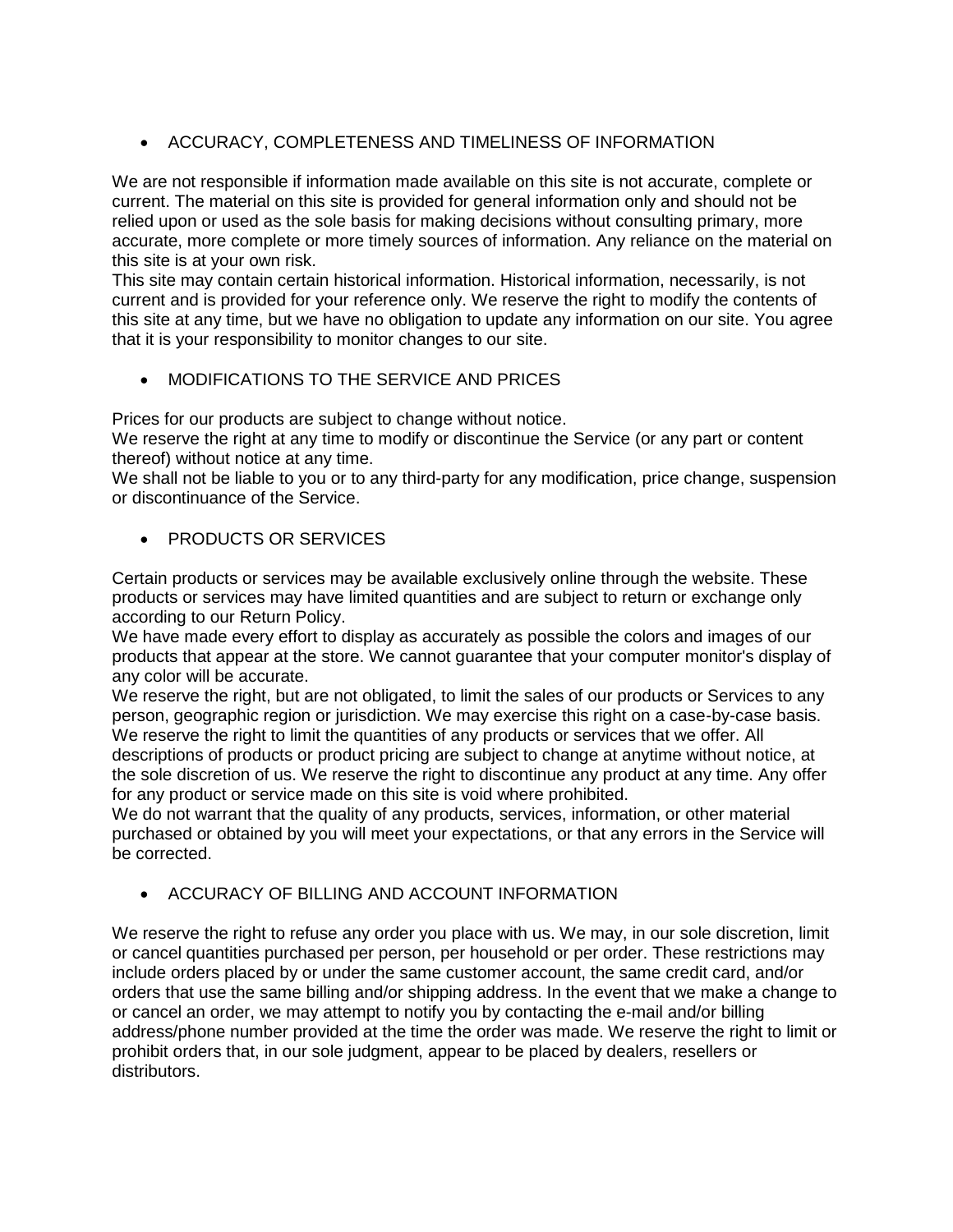You agree to provide current, complete and accurate purchase and account information for all purchases made at our store. You agree to promptly update your account and other information, including your email address and credit card numbers and expiration dates, so that we can complete your transactions and contact you as needed.

### **For more detail, please review our Returns Policy.**

OPTIONAL TOOLS

We may provide you with access to third-party tools over which we neither monitor nor have any control nor input.

You acknowledge and agree that we provide access to such tools "as is" and "as available" without any warranties, representations or conditions of any kind and without any endorsement. We shall have no liability whatsoever arising from or relating to your use of optional third-party tools.

Any use by you of optional tools offered through the site is entirely at your own risk and discretion and you should ensure that you are familiar with and approve of the terms on which tools are provided by the relevant third-party provider(s).

We may also, in the future, offer new services and/or features through the website (including, the release of new tools and resources). Such new features and/or services shall also be subject to these Terms of Service.

## THIRD-PARTY LINKS

Certain content, products and services available via our Service may include materials from third-parties.

Third-party links on this site may direct you to third-party websites that are not affiliated with us. We are not responsible for examining or evaluating the content or accuracy and we do not warrant and will not have any liability or responsibility for any third-party materials or websites, or for any other materials, products, or services of third-parties.

We are not liable for any harm or damages related to the purchase or use of goods, services, resources, content, or any other transactions made in connection with any third-party websites. Please review carefully the third-party's policies and practices and make sure you understand them before you engage in any transaction. Complaints, claims, concerns, or questions regarding third-party products should be directed to the third-party.

## USER COMMENTS, FEEDBACK AND OTHER SUBMISSIONS

If, at our request, you send certain specific submissions (for example contest entries) or without a request from us you send creative ideas, suggestions, proposals, plans, or other materials, whether online, by email, by postal mail, or otherwise (collectively, 'comments'), you agree that we may, at any time, without restriction, edit, copy, publish, distribute, translate and otherwise use in any medium any comments that you forward to us. We are and shall be under no obligation (1) to maintain any comments in confidence; (2) to pay compensation for any comments; or (3) to respond to any comments.

We may, but have no obligation to, monitor, edit or remove content that we determine in our sole discretion are unlawful, offensive, threatening, libelous, defamatory, pornographic, obscene or otherwise objectionable or violates any party's intellectual property or these Terms of Service. You agree that your comments will not violate any right of any third-party, including copyright, trademark, privacy, personality or other personal or proprietary right. You further agree that your comments will not contain libelous or otherwise unlawful, abusive or obscene material, or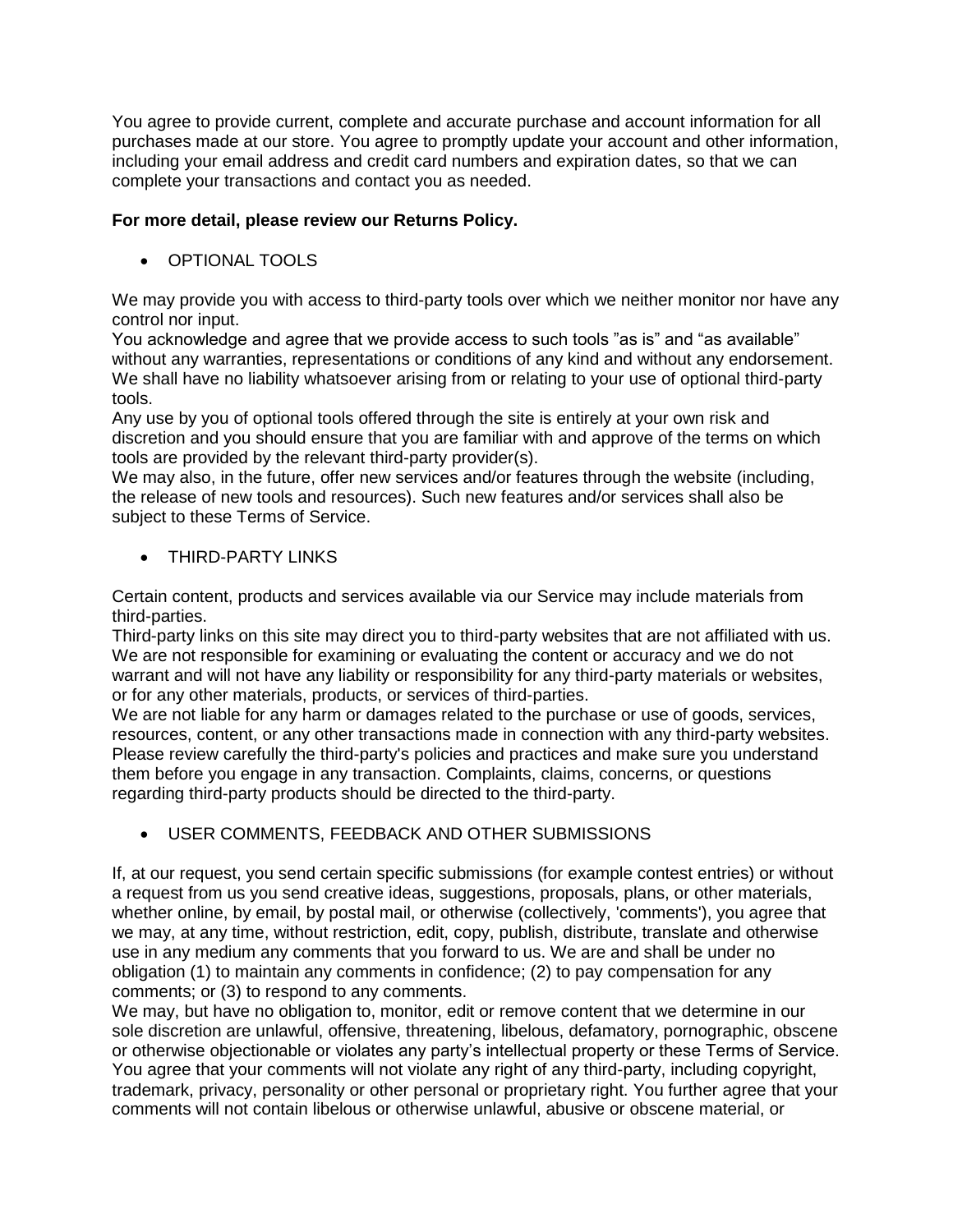contain any computer virus or other malware that could in any way affect the operation of the Service or any related website. You may not use a false e-mail address, pretend to be someone other than yourself, or otherwise mislead us or third-parties as to the origin of any comments. You are solely responsible for any comments you make and their accuracy. We take no responsibility and assume no liability for any comments posted by you or any third-party.

### PERSONAL INFORMATION

Your submission of personal information through the store is governed by our Privacy Policy.

ERRORS, INACCURACIES AND OMISSIONS

Occasionally there may be information on our site or in the Service that contains typographical errors, inaccuracies or omissions that may relate to product descriptions, pricing, promotions, offers, product shipping charges, transit times and availability. We reserve the right to correct any errors, inaccuracies or omissions, and to change or update information or cancel orders if any information in the Service or on any related website is inaccurate at any time without prior notice (including after you have submitted your order).

We undertake no obligation to update, amend or clarify information in the Service or on any related website, including without limitation, pricing information, except as required by law. No specified update or refresh date applied in the Service or on any related website, should be taken to indicate that all information in the Service or on any related website has been modified or updated.

#### PROHIBITED USES

In addition to other prohibitions as set forth in the Terms of Service, you are prohibited from using the site or its content: (a) for any unlawful purpose; (b) to solicit others to perform or participate in any unlawful acts; (c) to violate any international, federal, provincial or state regulations, rules, laws, or local ordinances; (d) to infringe upon or violate our intellectual property rights or the intellectual property rights of others; (e) to harass, abuse, insult, harm, defame, slander, disparage, intimidate, or discriminate based on gender, sexual orientation, religion, ethnicity, race, age, national origin, or disability; (f) to submit false or misleading information; (g) to upload or transmit viruses or any other type of malicious code that will or may be used in any way that will affect the functionality or operation of the Service or of any related website, other websites, or the Internet; (h) to collect or track the personal information of others; (i) to spam, phish, pharm, pretext, spider, crawl, or scrape; (j) for any obscene or immoral purpose; or (k) to interfere with or circumvent the security features of the Service or any related website, other websites, or the Internet. We reserve the right to terminate your use of the Service or any related website for violating any of the prohibited uses.

DISCLAIMER OF WARRANTIES; LIMITATION OF LIABILITY

We do not guarantee, represent or warrant that your use of our service will be uninterrupted, timely, secure or error-free.

We do not warrant that the results that may be obtained from the use of the service will be accurate or reliable.

You agree that from time to time we may remove the service for indefinite periods of time or cancel the service at any time, without notice to you.

You expressly agree that your use of, or inability to use, the service is at your sole risk. The service and all products and services delivered to you through the service are (except as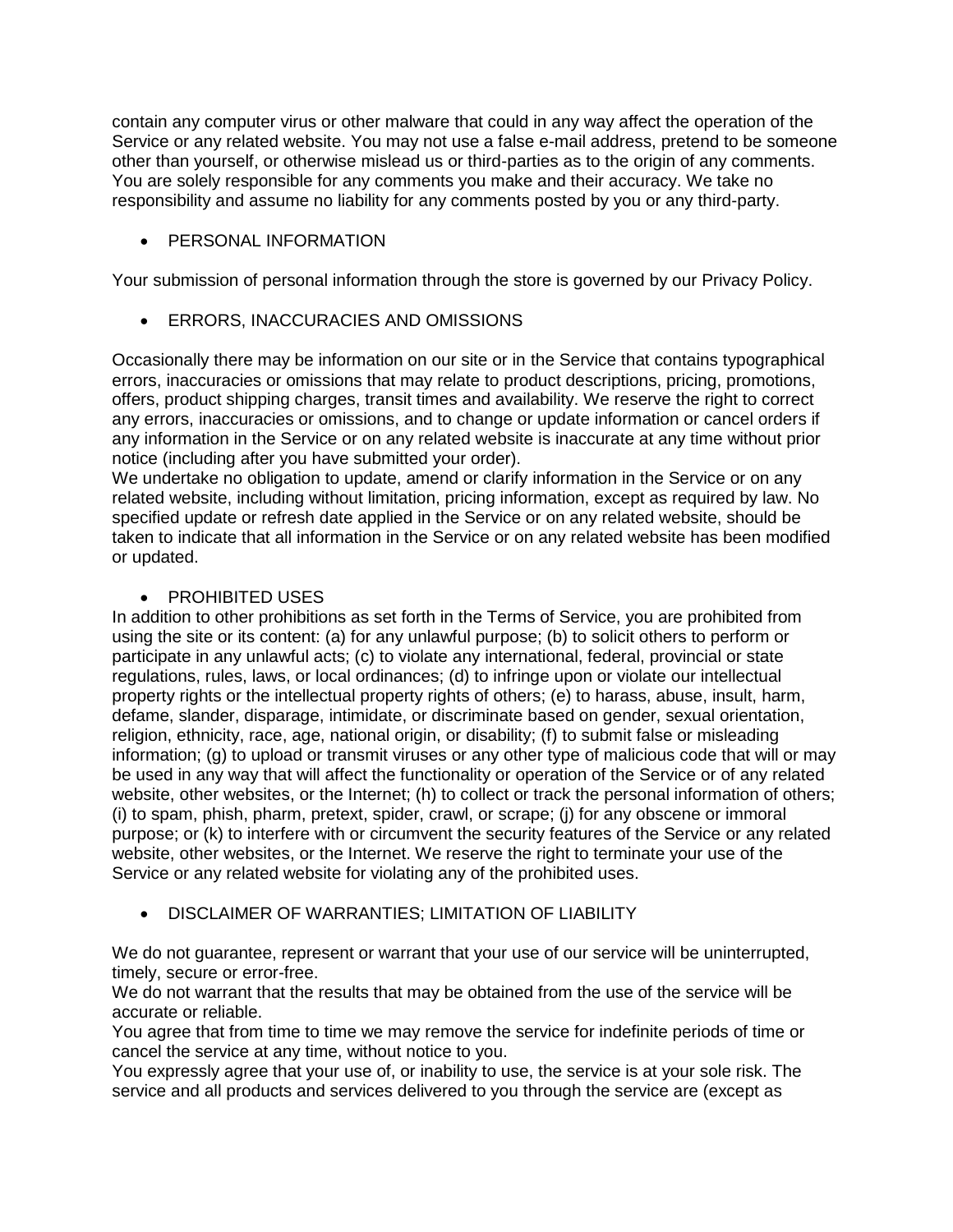expressly stated by us) provided 'as is' and 'as available' for your use, without any representation, warranties or conditions of any kind, either express or implied, including all implied warranties or conditions of merchantability, merchantable quality, fitness for a particular purpose, durability, title, and non-infringement.

In no case shall **Cybertron Software's** , ur directors, officers, employees, affiliates, agents, contractors, interns, suppliers, service providers or licensors be liable for any injury, loss, claim, or any direct, indirect, incidental, punitive, special, or consequential damages of any kind, including, without limitation lost profits, lost revenue, lost savings, loss of data, replacement costs, or any similar damages, whether based in contract, tort (including negligence), strict liability or otherwise, arising from your use of any of the service or any products procured using the service, or for any other claim related in any way to your use of the service or any product, including, but not limited to, any errors or omissions in any content, or any loss or damage of any kind incurred as a result of the use of the service or any content (or product) posted, transmitted, or otherwise made available via the service, even if advised of their possibility. Because some states or jurisdictions do not allow the exclusion or the limitation of liability for consequential or incidental damages, in such states or jurisdictions, our liability shall be limited to the maximum extent permitted by law.

• INDEMNIFICATION

You agree to indemnify, defend and hold harmless **Cybertron Software's** and our parent, subsidiaries, affiliates, partners, officers, directors, agents, contractors, licensors, service providers, subcontractors, suppliers, interns and employees, harmless from any claim or demand, including reasonable attorneys' fees, made by any third-party due to or arising out of your breach of these Terms of Service or the documents they incorporate by reference, or your violation of any law or the rights of a third-party.

#### • SEVERABILITY

In the event that any provision of these Terms of Service is determined to be unlawful, void or unenforceable, such provision shall nonetheless be enforceable to the fullest extent permitted by applicable law, and the unenforceable portion shall be deemed to be severed from these Terms of Service, such determination shall not affect the validity and enforceability of any other remaining provisions.

**• TERMINATION** 

The obligations and liabilities of the parties incurred prior to the termination date shall survive the termination of this agreement for all purposes.

These Terms of Service are effective unless and until terminated by either you or us. You may terminate these Terms of Service at any time by notifying us that you no longer wish to use our Services, or when you cease using our site.

If in our sole judgment you fail, or we suspect that you have failed, to comply with any term or provision of these Terms of Service, we also may terminate this agreement at any time without notice and you will remain liable for all amounts due up to and including the date of termination; and/or accordingly may deny you access to our Services (or any part thereof).

**• ENTIRE AGREEMENT**